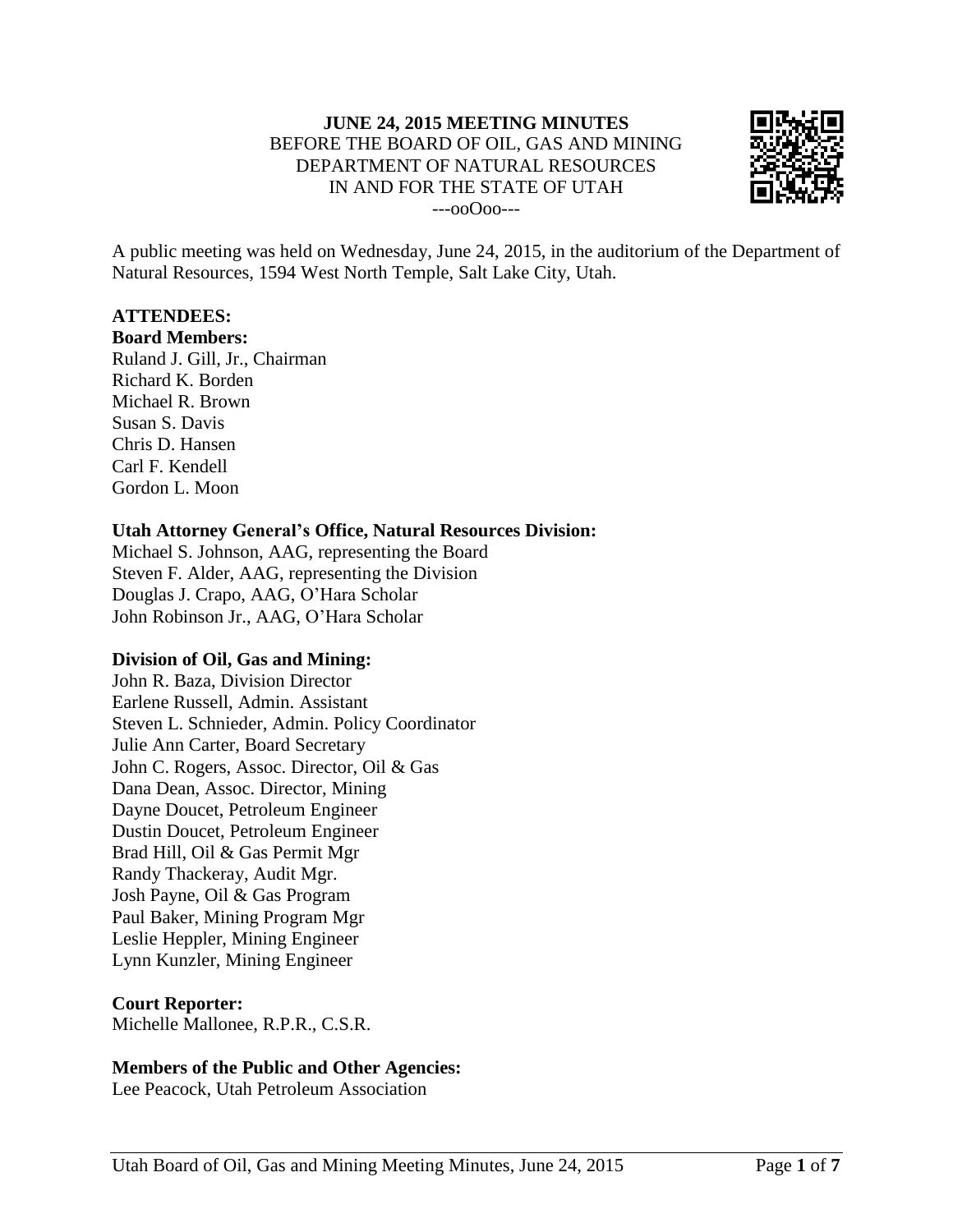Lowell Braxton, Western Energy Alliance Michael Coulthard, Bureau of Land Management Tom Mitchell, School & Institutional Trust Lands Administration Jim Davis, School & Institutional Trust Lands Administration Tom Faddies, School & Institutional Trust Lands Administration Jerry Kenczka, Bureau of Land Management Frederick M. MacDonald, Esq., MacDonald & Miller Mineral Legal Resources PLLC Relma Miller, Esq., MacDonald & Miller Mineral Legal Resources PLLC Mark L. Burghardt, Esq., Holland & Hart LLP Thomas W. Clawson, Esq., Van Cott, Bagley, Corwall, & McCarthy, P.C. Rikki Hrenko-Browning, Enefit American Oil Thomas K. Hohn, T-K Production Company Thomas A. Hauptman, T-K Production Company Timothy J. Bandy, Bill Barrett Corporation David M. Watts, Bill Barrett Corporation Brent A. Murphy, Bill Barrett Corporation

## **Briefing Session:**

The Chairman, Ruland J Gill, Jr., called the meeting to order at 8:00 a.m. John R. Baza, Division Director, conducted the Briefing Session.

1. Ruling on Preliminary Injunction Motion regarding Oil and Gas Fracturing

This rule is effective tomorrow. Multiple states have filed lawsuits. The purpose of the lawsuit is to cancel or stay the effect of the rule. This matter was heard in court yesterday, an injunction was asked for but the judge granted a stay and asked for more information to build the record. The stay will be in effect for about a month to give petitioners time to prepare briefings.

# 2. Other

- Earlene Russell is retiring at the end of this month. This is her last hearing.
- John Rogers listened to a conference call with the EPA regarding ground water contamination and hydraulic fracturing. The findings were inconclusive.
- The BLM is expecting to produce rule making on methane emissions and venting and flaring.
- 3. Next Month's Agenda and Division Calendar

The September board hearing is on the 16th in Salt Lake City. Board members will take a field trip the next day to tour a mine in Carbon County.

# 4. Opportunity for Public Comment

The Board Chairman opened the meeting for public comment. No members of the public came forward to comment. The Chairman adjourned the briefing session at 8:50 a.m.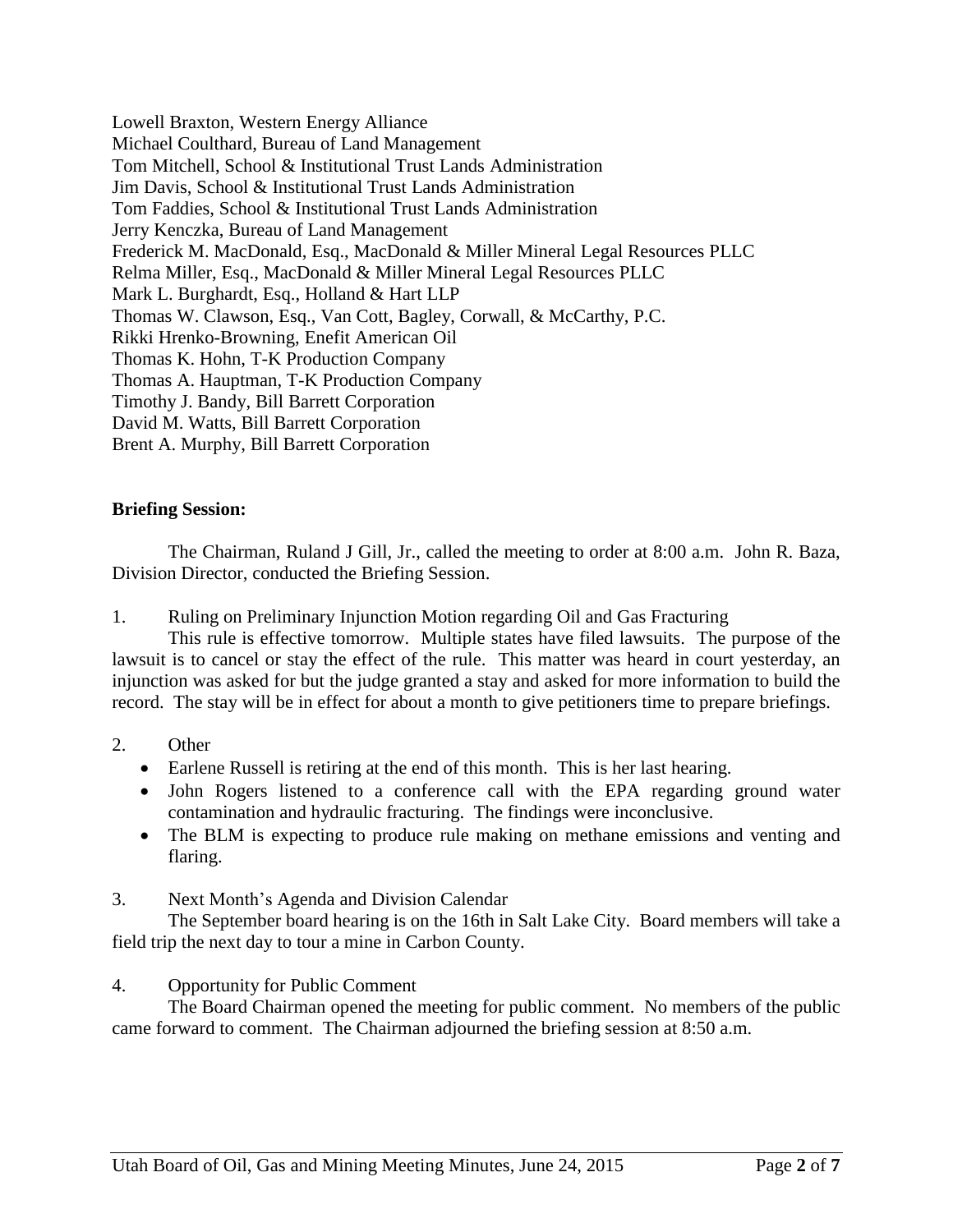## **Formal Session:**

The Chairman, Ruland J. Gill, Jr., called the formal session of the Board of Oil Gas and Mining hearing to order at 9:00 a.m. The Board heard the following matters:

*Please note: Transcripts of the formal items will be available for review at the Division offices approximately fifteen business days after the hearing date. Copies of individual transcripts may be purchased from Alpine Court Reporting, 243 East 400 South, Suite 101B, Salt Lake City, Utah 84111, ph.: 801-691-1000.*

1. Docket No. 2014-039 Cause Nos. [S/023/0087,](http://ogm.utah.gov/amr/boardtemp/redesign/2015/05_May/Dockets/2014-039_S0230087,S0390024,S0390027,S0390030_Wilhite.php) S/039/0024, S/039/0027, S/039/0030 – In the Matter of the Notice of Agency Action to affecting the mining operations of M. TODD WILHITE, WALL & ROCK, INC., and/or WILHITE & ASSOCIATES, INC., by (1) withdrawing a Notice of Intention, (2) forfeiting a Certificate of Deposit No. 7089407881 in the amount of \$7000 plus accrued interest held by ZIONS BANK, (3) ordering reclamation of mines, and (4) requesting the Division of Oil, Gas and Mining and the Attorney General to take all other actions necessary to recover costs, fees, and fines for the operations occurring at (a) Gulch Mine (S023/0087) in Juab County; (b) Freedom from War Mine (S/039/0024) in Sanpete County; (c) Mount Pleasant Mine (S/039/0027) in Sanpete County; and (d) Mount Pleasant North Mine (S/039/0030) in Sanpete County.

*(This matter was continued from the May hearing.)*

Time: 8:59 a.m. to 9: 06 a.m.

Board Members present: Ruland J. Gill, Jr., Chairman, Richard K. Borden, Michael R. Brown, Susan S. Davis, Chris D. Hansen, Carl F. Kendell, and Gordon L. Moon.

Counsel for the Board - Michael S. Johnson, Assistant Attorney General, Natural Resources.

Counsel for the Division – Steven F. Alder, Douglas J. Crapo, and John Robinson Jr., Assistant Attorneys General, Natural Resources.

Counsel for M. Todd Wilhite - Shane T. Peterson, Young, Kester, Black & Jube. not present.

The Division and Mr. Wilhite and the other corporations have agreed to a stipulated order of judgment. The Division requested that the Board approve the stipulated order. The Board approved the order by unanimous vote. Ruland J. Gill, Jr., Chairman, Richard K. Borden, Michael R. Brown, Susan S. Davis, Chris D. Hansen, Carl F. Kendell, and Gordon L. Moon were present to participate at the hearing and vote on this matter.

2. Docket No. 2014-044 Cause No. 139-126 – In the Matter of the Request for Agency Action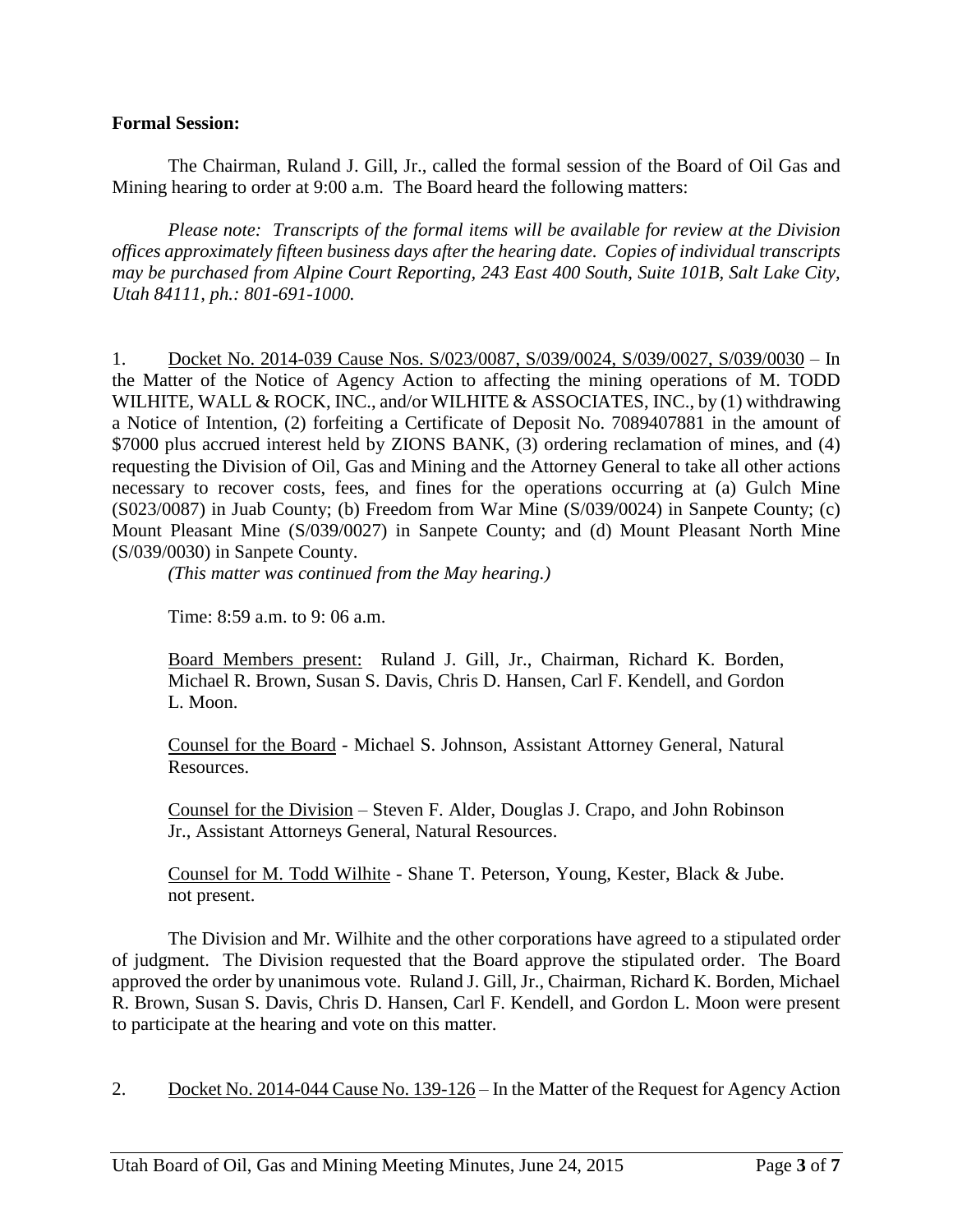of RIG II, LLC, for an Order Force Pooling the Interests of all Owners refusing to agree to Lease their Interests or otherwise bear their proportionate share of the costs of drilling operations for the Pappadakis #15-24-2-1E Well in the Drilling Unit established by the Order in Cause No. 139-42, comprising Section 24, Township 2 South, Range 1 East, U.S.M., within the Greater Altamont/ Bluebell Area, Uintah County, Utah, for the production of oil and gas from the Lower Green River and Wasatch Formations.

*(This matter was bifurcated. The bifurcated portion of this matter was continued from the April hearing.)*

Time: 9:06 a.m. to 9:07 a.m.

Board Members present: Ruland J. Gill, Jr., Chairman, Richard K. Borden, Michael R. Brown, Susan S. Davis, Chris D. Hansen, Carl F. Kendell, and Gordon L. Moon.

Counsel for the Board: Douglas J. Crapo, Assistant Attorney General, Natural Resources.

Counsel for the Division: Steven F. Alder, Assistant Attorney General, Natural Resources.

Witnesses: Dustin Doucet, and Brad Hill.

Counsel for the Petitioner: Phillip Wm. Lear, and Clifford B. Parkinson, Lear & Lear L.L.P., not present. Witnesses: Tyson Kalstrom, and Richard A. Kopp, not present.

This matter has been continued to the September hearing.

3. Docket No. 2015-017 Cause No. 190-14 – In the Matter of the Request for Agency Action of ENEFIT AMERICAN OIL for an ORDER enlarging the designated oil shale area created by Cause Nos. 190-3 and 190-13 to include lands located in Townships 9 and 10 South, Ranges 24 and 25 East, SLM, Uintah County, Utah.

*(This matter was bifurcated. The bifurcated portion of this matter was continued from the May hearing.)*

Time: 9:07 a.m. to 11:43 a.m.

Board Members present: Ruland J. Gill,Jr., Chairman, Richard K. Borden, Michael R. Brown, Susan S. Davis, Chris D. Hansen, Carl F. Kendell, and Gordon L. Moon.

Counsel for the Board: Michael S. Johnson, Assistant Attorney General, Natural Resources Division.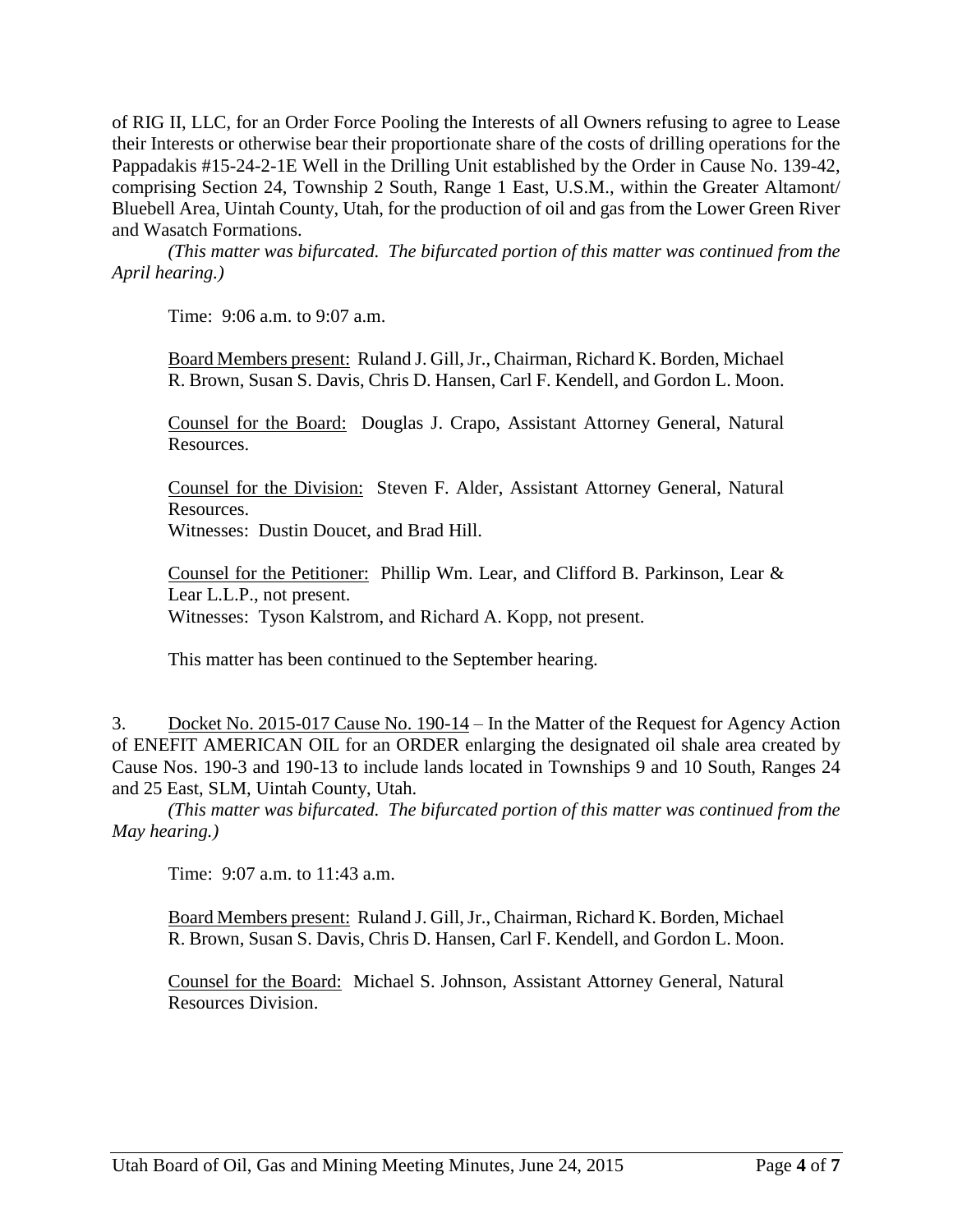Counsel for the Division: Steven F. Alder, Assistant Attorney General, Natural Resources Division. Witnesses: John Rogers, Dustin Doucet, and Brad Hill.

Counsel for the Petitioner: Mark L. Burghardt, Holland & Hart LLP. Witness: Rikki Hrenko-Browning.

Counsel for Respondent: Frederick M. MacDonald, MacDonald & Miller Mineral Legal Services PLLC, attorneys for T-K Production Company Witnesses: Thomas K. Hohn and Thomas A. Hauptman.

The Board approved the Request for Agency Action with regard to the designation of an oil shale area. As a result Rule 649-3-31 would of course apply. The Board clarifies that's subsection 8 of Rule 649-3-31 does not impose an obligation to drive surface casing through the oil shale zone, but whatever casing penetrates the oil shale zone must go completely through the oil shale zone. The case has not been made that the order in Docket 190-13 should apply. The vote was unanimous. Mark L. Burghardt will prepare the Order.

Ruland J. Gill,Jr., Chairman, Richard K. Borden, Michael R. Brown, Susan S. Davis, Chris D. Hansen, Carl F. Kendell, and Gordon L. Moon were present to participate in the hearing and vote on the matter.

4. Docket No. 2015-019 Cause No. 139-133 – In the Matter of the Request for Agency Action of BILL BARRETT CORPORATION for an Order pooling all interests, including the compulsory pooling of the interests of certain non-consenting or unlocatable owners, in the drilling unit established for the production of oil, gas and associated hydrocarbons from the Lower Green River-Wasatch Formations, comprised of all of Section 25, Township 2 South, Range 3 West, U.S.M, Duchesne County, Utah.

*(This matter was continued from the May hearing.)*

Time: 12:17 p.m. to 12:57 p.m.

Board Members present: Ruland J. Gill,Jr., Chairman, Richard K. Borden, Michael R. Brown, Susan S. Davis, Chris D. Hansen, Carl F. Kendell, and Gordon L. Moon.

Counsel for the Board: Michael S. Johnson, Assistant Attorney General, Natural Resources Division.

Counsel for the Division: John Robinson Jr., Assistant Attorney General, Natural Resources Division. Witnesses: Dustin Doucet, and Brad Hill.

Counsel for the Petitioner: Relma M. Miller, MacDonald & Miller Mineral Legal Services, PLLC.

Witnesses: Timothy J. Bandy, David M. Watts, and Brent A. Murphy.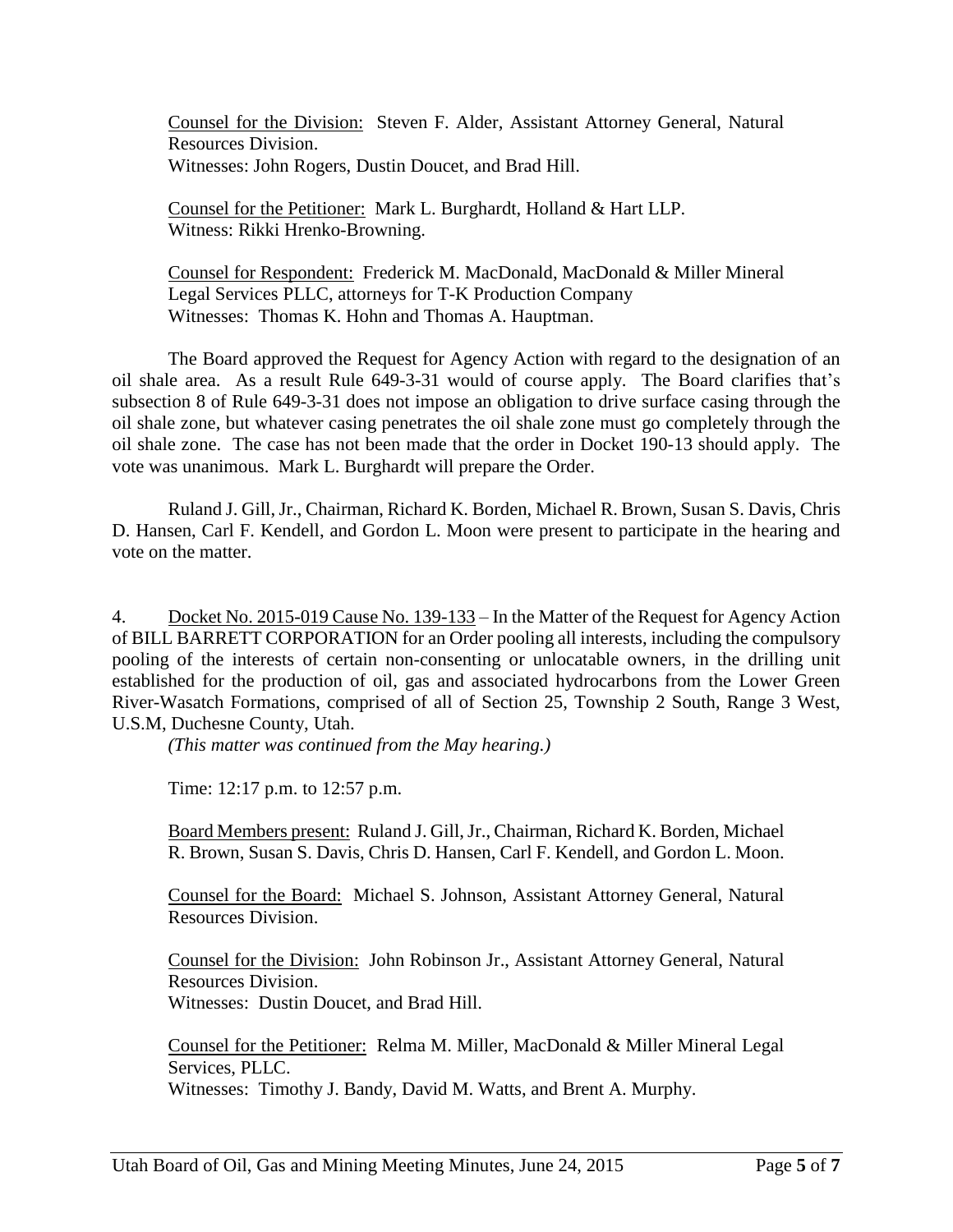The Petitioner requested that the Board grant this matter with the stipulation as requested by the Division, that it become effective in 30 days. The Board approved the Request for Agency Action, recognizing the request of the Division delaying the effective date of the order for 30 days. The final order in this matter will be held for 30 days. The vote was unanimous. Ruland J. Gill, Jr., Chairman, Richard K. Borden, Michael R. Brown, Susan S. Davis, Chris D. Hansen, Carl F. Kendell, and Gordon L. Moon were present to participate in the hearing and vote on the matter. Ms. Relma Miller will prepare the order.

5. Docket No. 2015-020 Cause No. 139-134 – In the Matter of the Request for Agency Action of NEWFIELD PRODUCTION COMPANY for an Order: (1) Partially vacating the Board's Orders entered in Cause Nos. 139-90, 139-98, 139-103 and 139-123; and (2) Vacating The Board's Orders entered in Cause Nos. 131-51, 139-109, 139-110, 139-113, 139-117, 139-120 and 139-129, and instead establishing stand-up (vertical) 1280-acre (or substantial equivalent) drilling units for the production of oil, gas and associated hydrocarbons from the Lower Green River-Wasatch Formations within Townships 3 South, Ranges 1 and 2 West, and the E½ of Township 3 South, Range 3 West, USM, Duchesne and Uintah Counties, Utah.

Time: 12:57 a.m. to 3:21 a.m.

Board Members present: Ruland J. Gill,Jr., Chairman, Richard K. Borden, Michael R. Brown, Susan S. Davis, Chris D. Hansen, Carl F. Kendell, and Gordon L. Moon. Michael R. Brown was excused at 1:54 p.m.

Counsel for the Board: Michael S. Johnson, Assistant Attorney General, Natural Resources Division.

Counsel for the Division: Steven F. Alder, Assistant Attorney General, Natural Resources Division. Witnesses: Dustin Doucet, and Brad Hill.

Counsel for the Petitioner: Frederick M. MacDonald, MacDonald & Miller Mineral Legal Services, PLLC. Witnesses: Roxann Eveland, Zac Gonsior, Sarah Fenton, and Mike Jensen.

The Division supports the proposal. The Board granted the petition as requested by unanimous vote. Ruland J. Gill, Jr., Chairman, Richard K. Borden, Susan S. Davis, Chris D. Hansen, Carl F. Kendell, and Gordon L. Moon were present to participate in the hearing and vote on this matter. Michael R. Brown was excused and did not vote on this matter. Mr. Fred MacDonald will write the order.